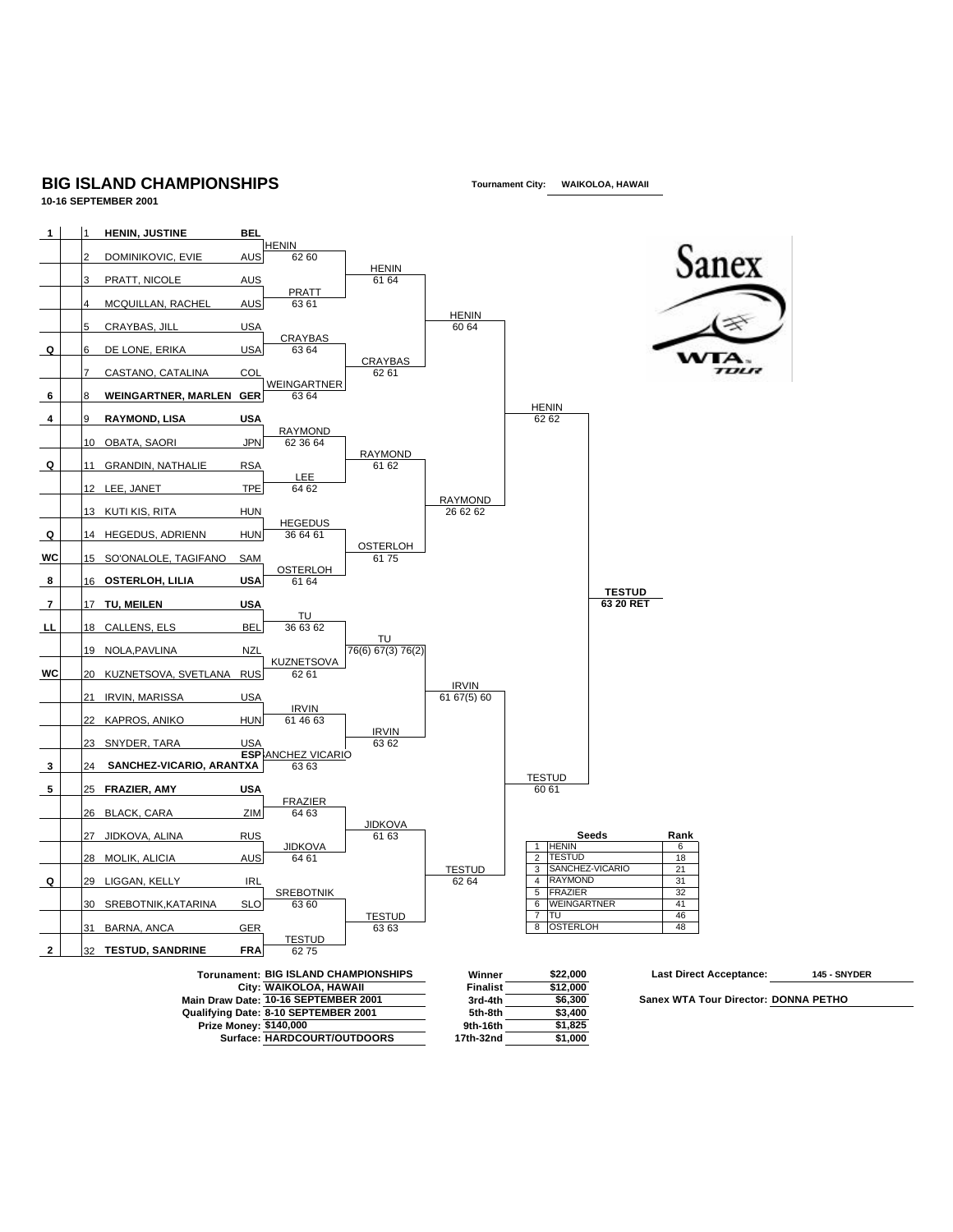## **BIG ISLAND CHAMPIONSHIPS**





**Tournament City:**

**WAIKOLOA, HAWAII**

Sanex

WTA  $TIII1I$